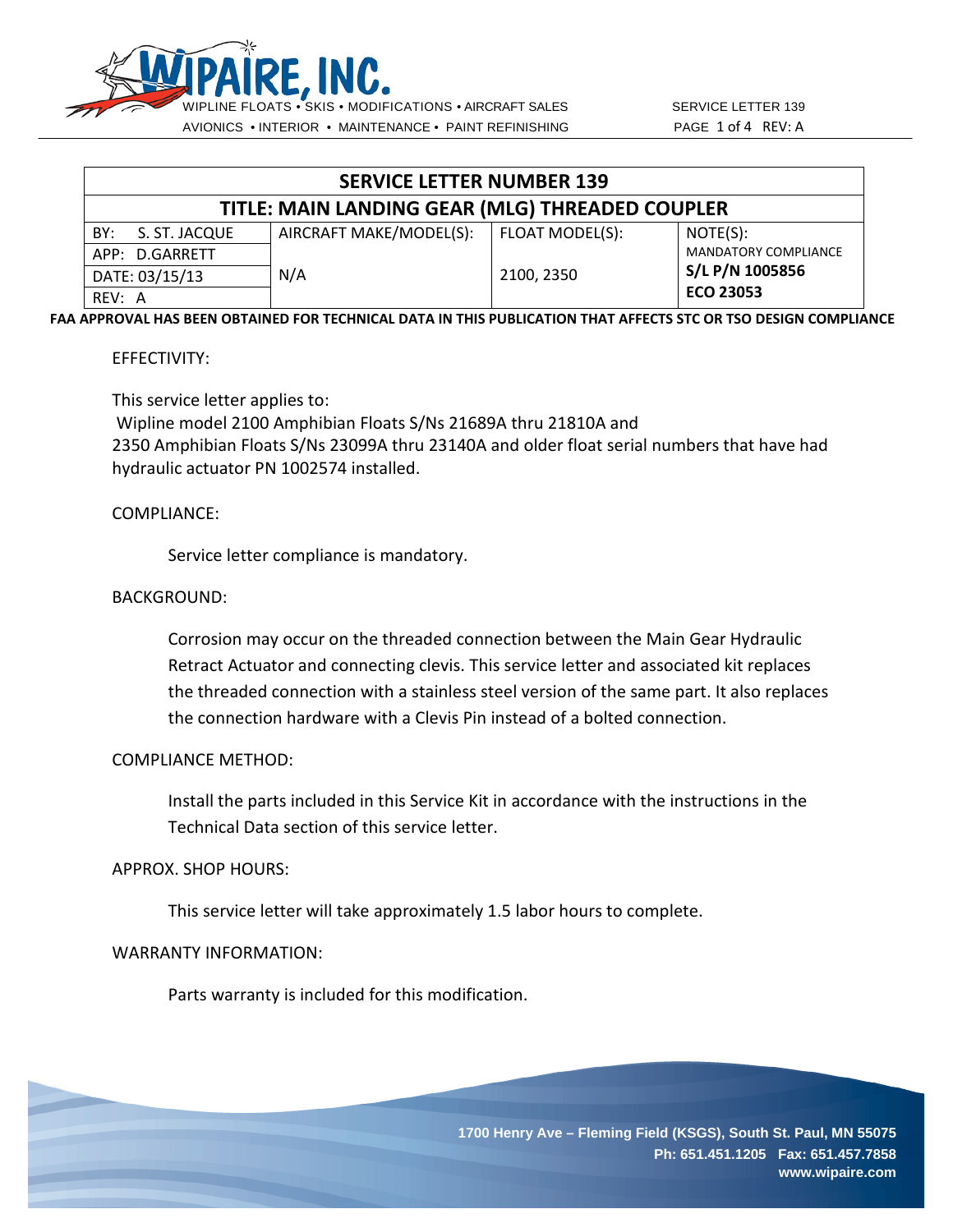

# TECHNICAL DATA:

Copies of this service letter, associated service kit, float service manual, modification drawing, and float parts manual are available on the website [www.wipaire.com.](http://www.wipaire.com/)

See drawings below for details on performing this modification.

See Table 1 below for a list of parts and materials applicable to this modification.

For basic Float model maintenance information, see Wipaire applicable Service Manual on website [www.wipaire.com.](http://www.wipaire.com/)

For basic Float model parts information, see applicable Wipaire Parts Manual on website [www.wipaire.com.](http://www.wipaire.com/)

Service Procedures:

- 1. Perform the following service procedures after first securing airplane.
- 2. Jack up the Main Gear until the tire is not in contact with the ground. (refer to Float Service Manual Section 4.0)
- 3. Remove access cover as shown.
- 4. Remove Hydraulic Actuator Clevis and connection hardware. Discard hardware.
- 5. Remove and replace ASH-000WA Threaded Coupler with ASH-316WA.
- 6. Reuse jam nut on ASH-316WA.
- 7. Reattach Actuator Clevis to ASH-316WA.
- 8. Adjust rigging per 2100/2350 Wipaire Float Service Manual Section 5.2. [www.wipaire.com](http://www.wipaire.com/)
- 9. Coat the attach hardware with grease and install as shown.
- 10. Reinstall the access cover.
- 11. Lower float on to Main Gear and repeat the service procedure on the opposite float.

| <b>TABLE 1</b> |     |                    |                                      |  |
|----------------|-----|--------------------|--------------------------------------|--|
| <b>ITEM</b>    | QTY | <b>PART NUMBER</b> | <b>DESCRIPTION</b>                   |  |
| 1              |     | ASH-316WA          | STAINLESS STEEL THREADED COUPLER     |  |
| 2              | 1   | MS20392-4C25       | CLEVIS PIN (OLD STYLE CLEVIS)        |  |
| 3              | 1   | MS20392-4C29       | <b>CLEVIS PIN (NEW STYLE CLEVIS)</b> |  |
| 4              | 2   | MS24665-283        | <b>COTTER PIN</b>                    |  |
| 5              |     | NAS1149F0532P      | <b>WASHER</b>                        |  |
| 6              | 2   | NAS1149F0563P      | <b>WASHER</b>                        |  |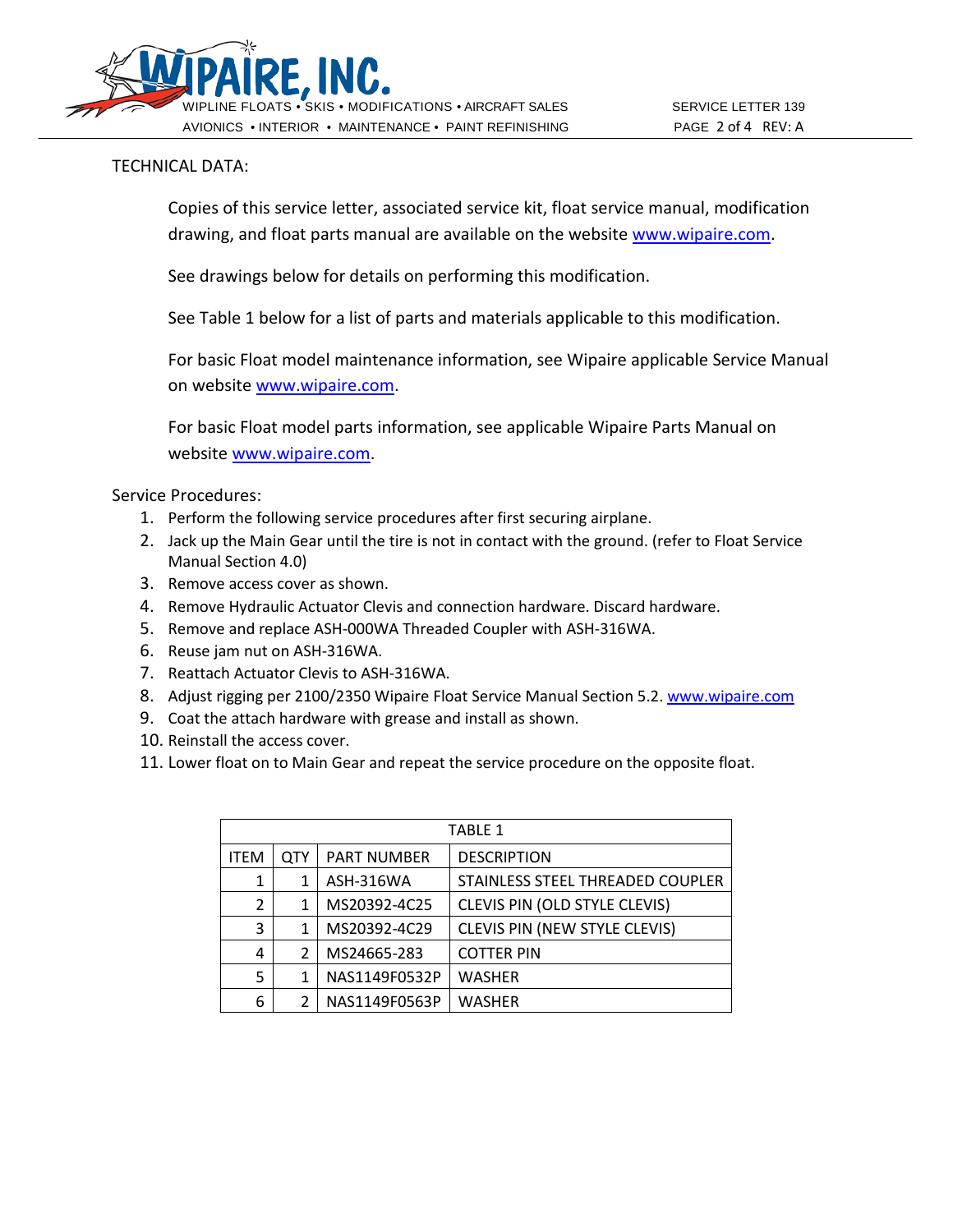



**DETAIL A**